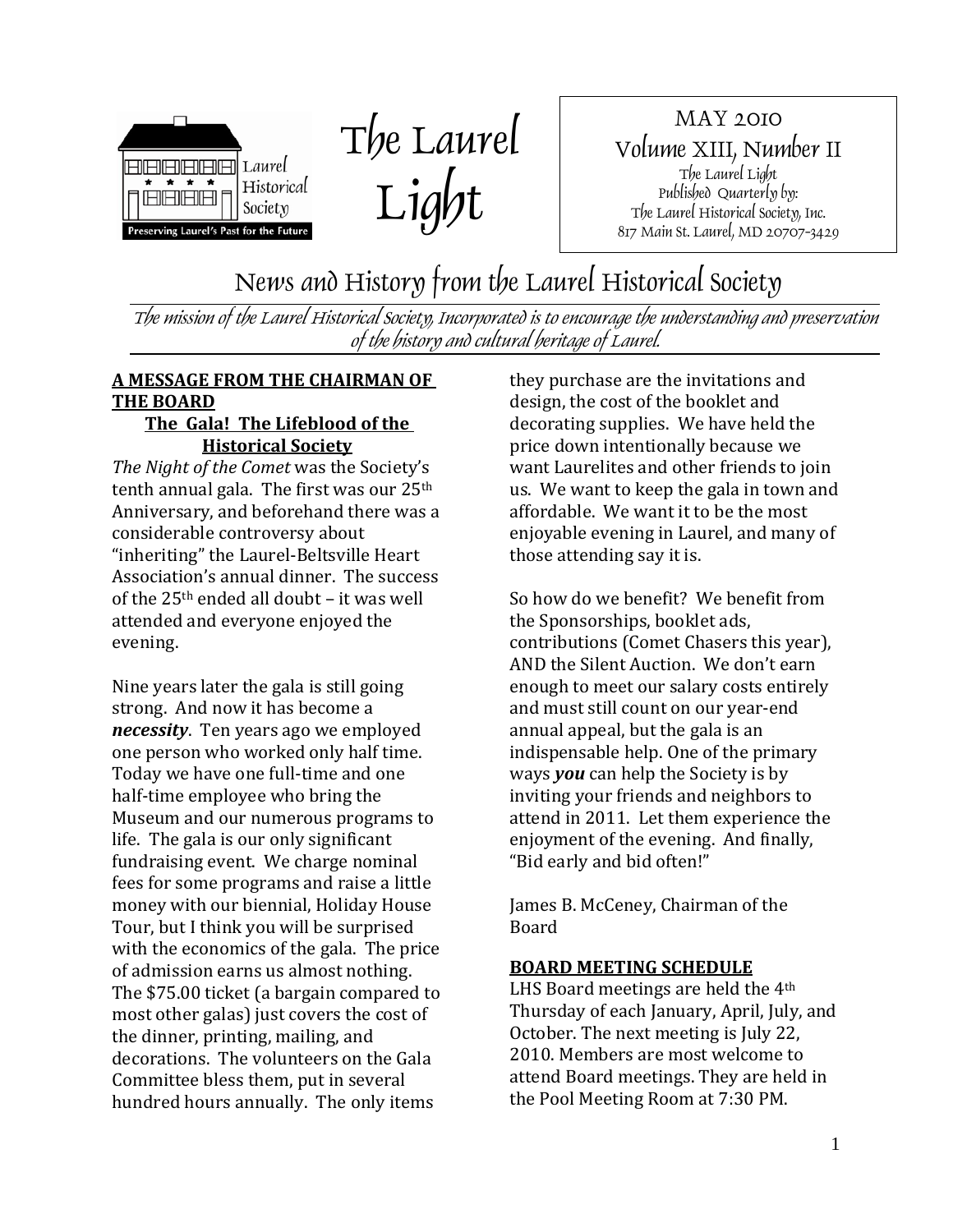#### **A MESSAGE FROM THE PRESIDENT**

In a month, I will have been President for a whole year! Time certainly flies by here in beautiful downtown Laurel. This past year, I can happily report that I have met even more amazing and interesting members at a variety of events and am getting myself even more involved in the life of the Society beyond the gala. As I said at the gala, the LHS is like an iceberg; most people only see the very tip. Once you investigate a bit further you find there is a whole lot more going on. There are 12 committees at my last count, which doesn't include several other initiatives that Lindsey and Monica handle without our help. They are: Facilities, Finance/Budget, Membership, Collections, Exhibits, Development, Investments, Nominating, Communications, Public Programming (which is becoming one of the most active due to the phenomenal Children's programs), and the Executive Committee. I have managed to become at least familiar with most, and even involved myself in some and I plan to delve even further in the upcoming year.

As far as programming is concerned, it's always good to see old friends, but it is even more exciting to meet new faces and to put names with familiar faces! Please continue to join us at these events….the more, the merrier!

Jhanna Levin, President

#### **A MESSAGE FROM THE EXECUTIVE DIRECTOR**

In my role as Executive Director of the LHS, there aren't many things that I'm not involved in. I often have my finger in most things that take place at the Society even when they are not under my direct purview. From planning the budget to taking pictures at the events, I'm involved in a lot. So I take great pleasure in knowing that there are

some things that will proceed smoothly without me.

The LHS Annual Gala is one of those occasions. Although I am kept "in the loop" for the gala each year, my contributions are absolutely minimal. The wonderful members of the Gala Committee work all year to produce an exciting evening for the community and a very productive fundraiser for the LHS. I merely have to write a little something and show up (albeit all dressed up).

It's a wonderful, truly special evening for the LHS and it is put on completely through the work of volunteers. It is our largest fundraiser and it brings the community together for a beautiful evening in a way that doesn't happen often enough in Laurel.

I'd like to thank the volunteers of the Gala Committee for all of their hard work producing a truly one of kind evening for the LHS. Great job!

Lindsey Baker, Executive Director

#### **MUSEUM NEWS**

Let the Twenty second century know you were here!! Bring up to four recent pictures that tell your story and place them in our *Laurel in 2010* scrapbook. Pictures of your family, your team, your school, your pets, your house, special celebrations and special days are welcome. You can write a description for the future about you and your life in Laurel. Make sure what you love is remembered.

Scrapbook creation will take place on the 4th Sunday of each month from May until November at the Laurel Museum from 1 – 4 PM.

Our exhibit *Snapshots in Time: Our Community in 1910 and 2010*, continues through the end of the year.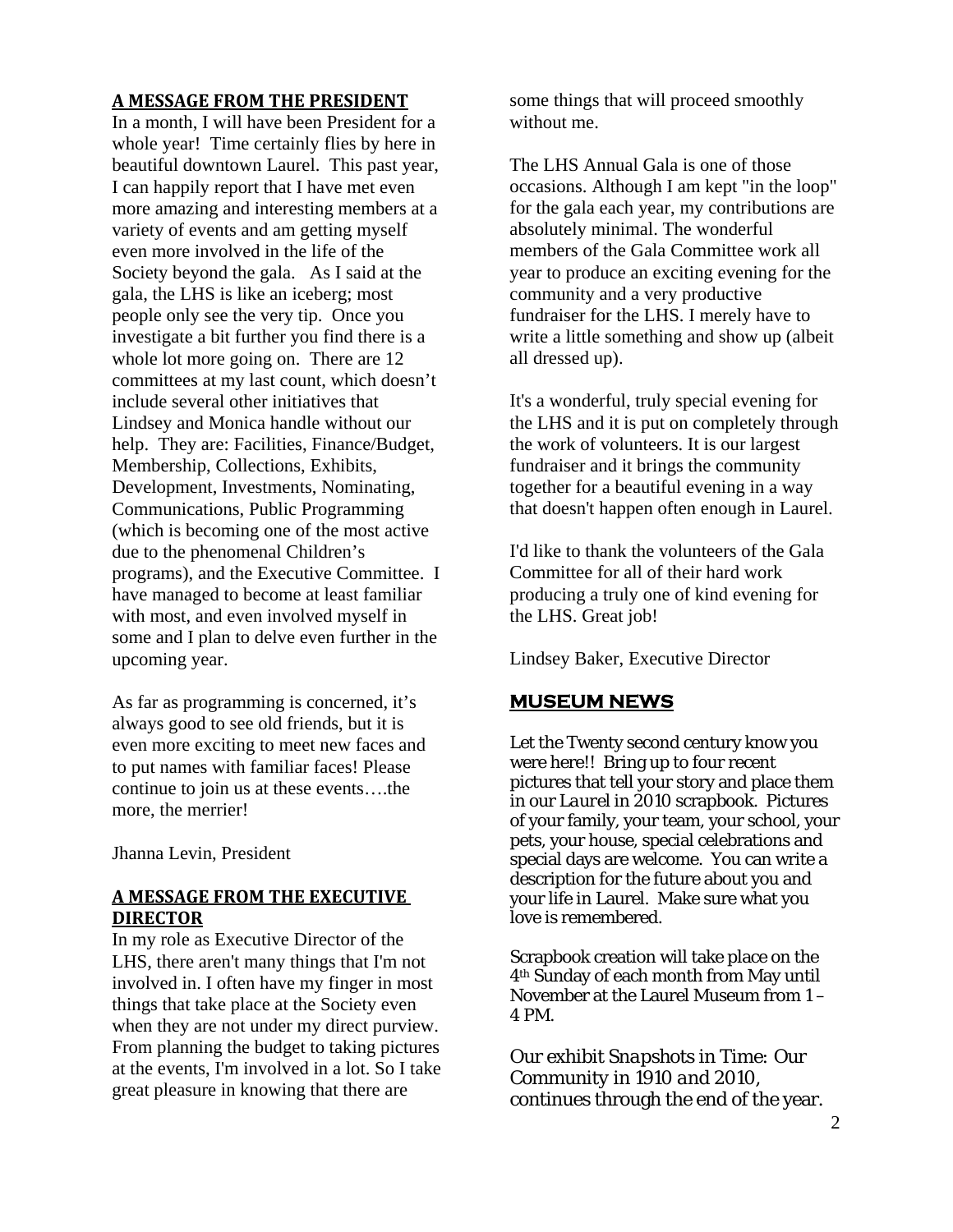Come in and take a look!! There is handicapped parking directly in front of the Museum for those who need it.

### **Museum Shop News**

Don't forget the Museum Shop and our 24/7 access available on line or for those of you who now live out of town. New products include a laminated map of Laurel for \$5.00 and heavy duty magnets with the gala logo for \$2.00. Stay tuned for new shop products and of course the coveted 2011 Christmas ornament. Start your collection this year! Come in and see us! You can visit the online shop anytime at www.laurelhistoricalsociety.org/shop.

# **Children's Corner**

Our Junior Docent program is full of promising young community members who like to contribute to the LHS with their time and efforts. These Junior Docents are often the people you see helping out at our Children's Programs, but they do many things to help the Museum. This past summer, they spent every Wednesday at the Museum doing research on Laurel's history. They learned all about the town of Laurel's early development and how it was tied to the Laurel Mill. Based on what they learned, they created a short video explaining the history of the Mill. The video was made for kids by kids and tells a lot about the history of Laurel! Thank you to Junior Docents who participated in the project. Please

consider using the video for your classroom, group or club use. If you are interested in learning more about the Junior Docent program and how your child might get involved, please contact us at director@ laurel historicalsociety.org.

#### **Laurel Historical Society Book Club**

The LHS Book Club meets monthly to explore history and culture related topics one book at a time. We meet the third Wednesday of every Month at 7 PM at a local restaurant. Join us!

#### **LHS Genealogy Group**

The Laurel Historical Society Genealogy Group assists LHS members in conducting Genealogy research. Whether you are just thinking about beginning your journey into genealogy or you are an experienced genealogist, please join us and learn how we can help each other. The next meeting is Monday, June 14 For more information, contact Mike Boivin at mikeB98159@aol.com.

#### **MEMBERSHIP UPDATE**

Please welcome our new members:

Peter Brown Nancy Mitchell Bethany Community Church, Pastor Ken McGhee Ethelyn and Frederick Bishop John Glenn and family Ruth Kent Laurel Regional Hospital Foundation, Inc., Contact Amy Karfonta Nancy Mitchell Lakshme Someswaran

We are happy to have you!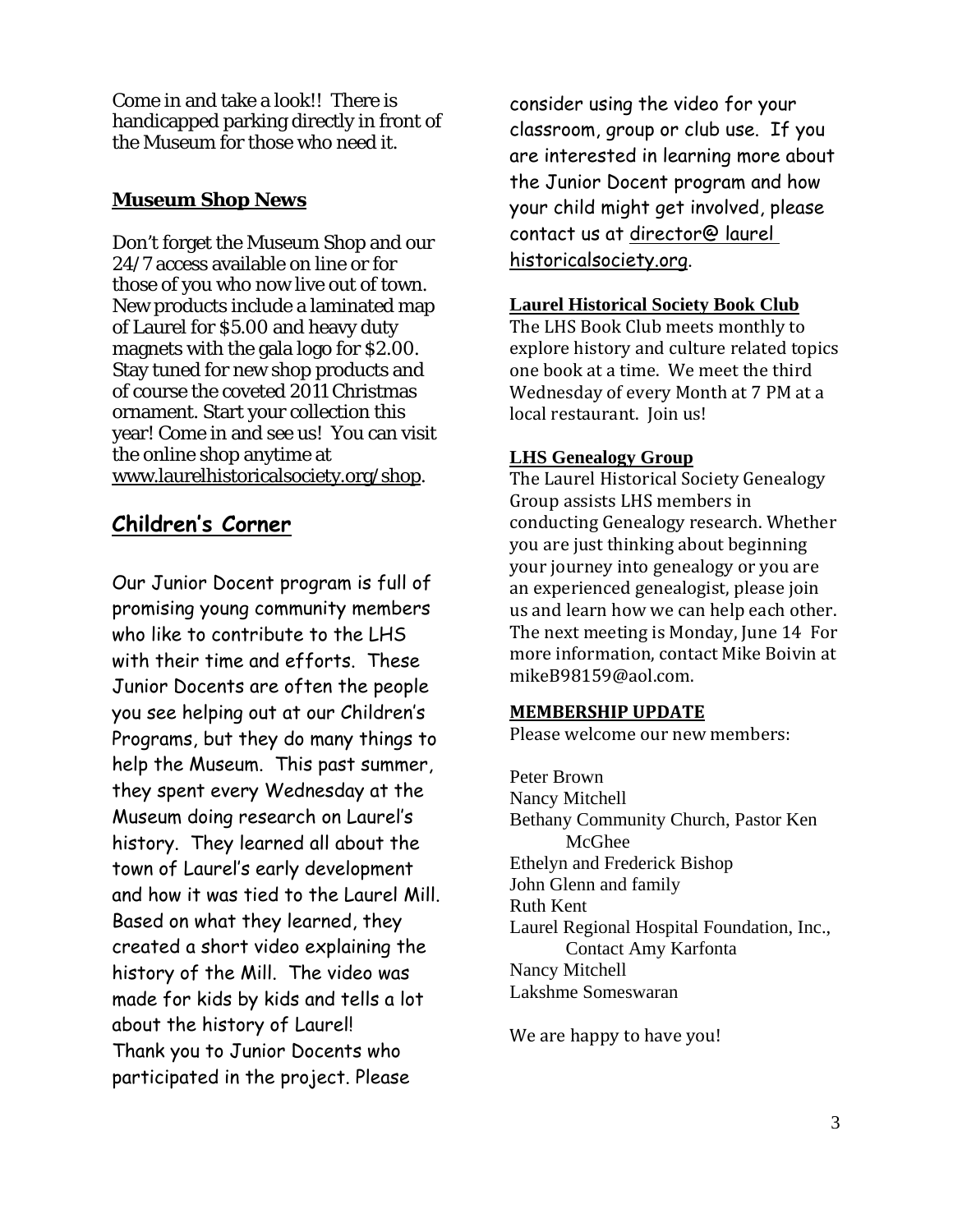#### **Become a Member**

Are you reading this newsletter but not a member? We'd love for you to join! Membership enables the Society to: \*Sustain the Laurel Museum \*Research Laurel history \*Preserve artifacts \*House a research library \*Host special children's events \*Develop educational materials for schools and scout groups

Membership benefits include: \*Quarterly Newsletter with articles about Laurel history, museum exhibits and programs \*Member's only events \*Member's only discount in the museum shop \*Discounts on LHS events, including our annual gala \*Contributing to the preservation of Laurel's past and present for future

generations

Join today at www.laurelhistoricalsociety.org.

#### **MEMBER NEWS**

The Annual Members and Friends Picnic will be June 10, 2010 at the Avondale Entrance to Riverfront Park. Please bring the following by first letter of your last name:

A - H Dessert I - O Main P – Z Side

Paper products and drinks will be provided by the LHS. All are invited to attend, and we hope to see you there!!

#### **Volunteers Needed**

We are in need of several docents to work at the Museum, **especially on**

**Sundays from 1 PM until 4 PM**. Please call the Museum if you can help out one or more Sundays a month!! Thank you!

#### **Volunteer Luncheons**

Please consider joining other volunteers for our monthly luncheons at local restaurants. Dates and times are emailed to volunteers. Come and join us!

### **GALA NEWS**



Jhanna Levin pointing the way to gala fun!

**As you know, the Society's primary mission is to preserve the history and culture of our fair city. We use the gala as our major fundraiser of the year which means that its success is essential in our journey to educate the community, both big and small, on what makes Laurel such a great place to live, work and play. I am proud to report that we had another successful year, raising over \$16,000! We had 201 attendees in total, including many distinguished guests. Thank you to Al Roda and**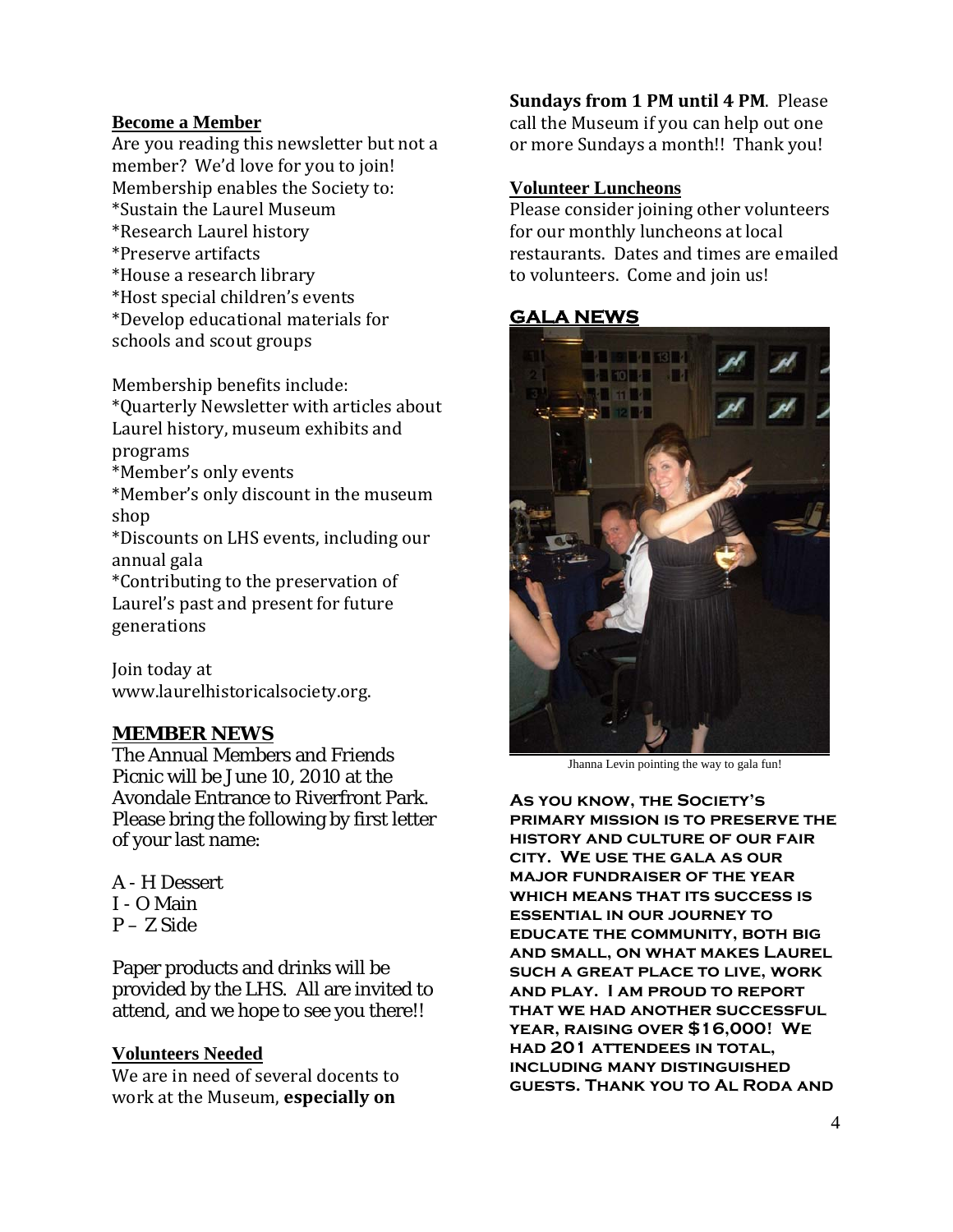**Samba pa ti for the music. Thank you to all of our Sponsors, donors and silent auction donors. And a huge thank you to all of you for your support and attendance!!!** 

**I would again like to thank the Gala Committee. These women have met every Tuesday night from September until April, made zillions of calls and trillions of miniscule decisions. As chairperson of the Gala Committee, a public thank you to these ladies just doesn't ever seem enough. I would like to thank Margie McCeney, Holly Lilienthal, Regina Mima, Eileen Collins, Lisa Losito, Angela Sarich, Barbara Eldridge, Kathy Crawford, Jeanie Anastasi and BOBBI MCCENEY.** 

**Margie McCeney will be next year's Gala Chair. The theme will be "A Night at the Races" and the date will be set in the beginning of April, so stay tuned. We have already secured a colored print of the museum for the auction table!!!!** 

**Jhanna Levin, Gala Chairperson** 

**p.s. Just in case you want to enjoy the Laurel comet, we have included the recipe below!** 

**Recipe for the Gala Drink the Laurel Comet** 

#### **Ingredients:**

- 2 oz Tanqueray gin
- 5 oz tonic water
- Splash of berry flavored maraschino cherry juice
- Blue maraschino cherry with a lime wedge for garnish

#### **Preparation:**

- 1. Pour the ingredients in a highball glass with ice cubes.
- 2. Stir well.
- 3. Garnish with the cherry and lime wedge.
- 4. Enjoy!

#### **Auction Stories**

Submitted by Margie McCeney

Have you ever wondered which type of items make for the most interesting or profitable bidding at the gala? Two items were so popular that the donors, who were in attendance at the gala doubled their donations. Bobbi McCeney who donated a garden consultation donated a second one since it was so popular. At the end of the auction she agreed to give one to Holly Lilienthal for the same amount as the winning bid. There was fierce bidding on the wine tasting donated by Doug Humphrey. He said if the bids got up to \$500 he would do two tastings. Larry Eldridge and Elinor Fong were the winners.

One donation that had Laurel history was a set of bread and butter plates. These Bavarian plates were given as a wedding present to Katherine Gough, a teacher and principal at Laurel Elementary School in the 1940's and 50's. In 1964 she gave them to Bobbi French as a wedding present when Bobbi married Jim McCeney. The high bidder was another Laurel resident, Kathy Crawford.

Bidding was fierce for the weekend at the Robison's condo in Ocean City, a dinner party in your home for 8, homemade lasagna, and for two autographed books: *Barefoot Contessa at Home* and *T is for Terrible.* Restaurant gift certificates were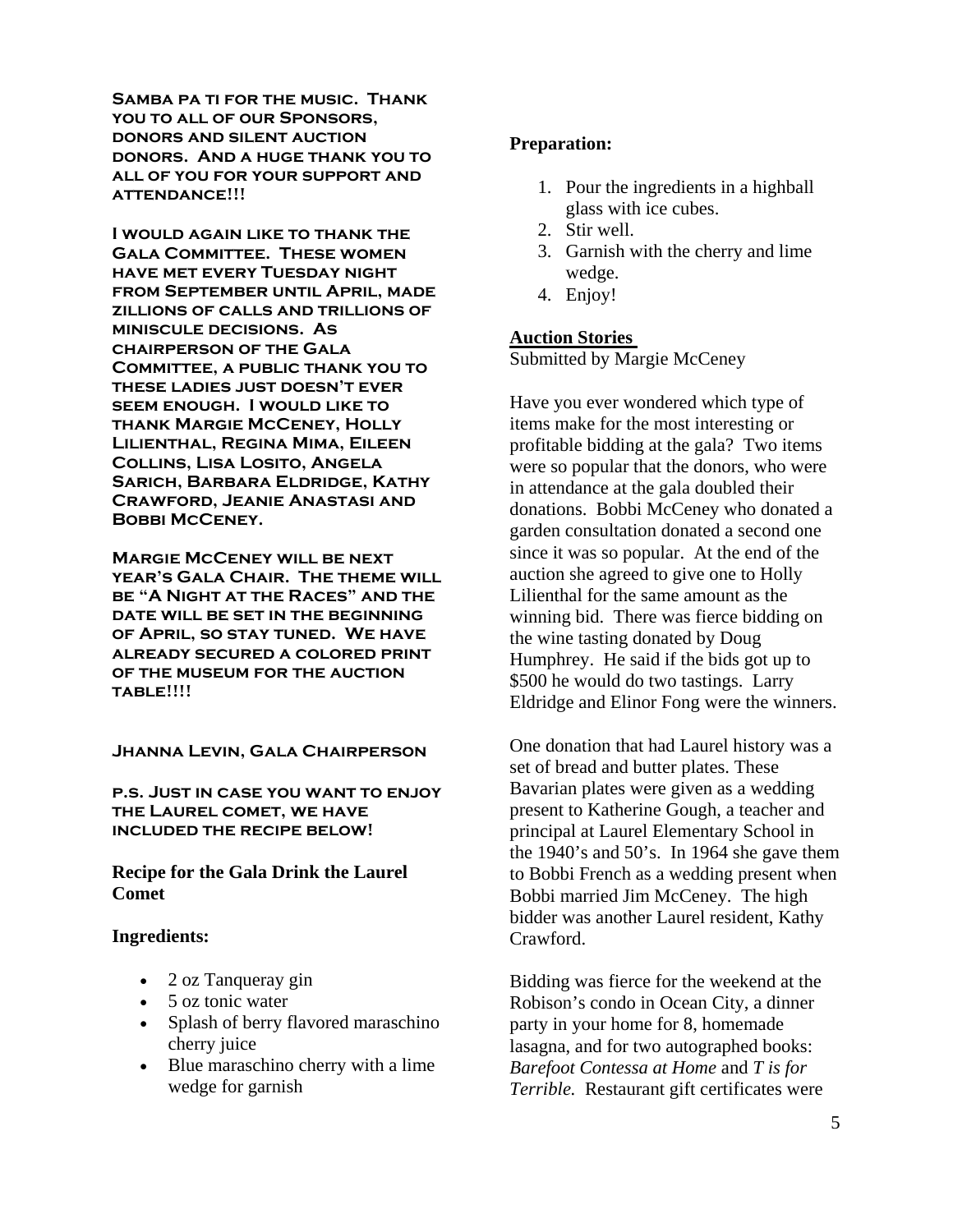also popular, and I know at least two of them have already been put to use. If you have a special talent that you'd like to contribute or have any other auction ideas, please let us know. Email Margie McCeney at mmcceney@yahoo.com



Councilwoman Gayle Snyder and LHS Board member Kevin McNulty

#### **THANK YOU TO OUR COMET SPONSORS:**

**Main Street Pharmacy Gertrude Poe Betty and Dick Compton Barbara and Glenn Feagin UPS** 



Mike Lhotski, Karen Lubieniecki and LHS Co-founder Betty Compton

#### **Thank you to our Comet Chasers:**

**Jeanie and Randy Anastasi Julia Brown** 

**Margaret Chenault Wayne Cotton Mary Louise and Harry Dingle Barbara and Larry Eldridge Chris and Denise Erdle Jim Gordon Jean and Russell Jones Joanna Tyson Kurtz Mary Lehman Michael and Mary Eileen Leszcz Aidah Masood and Akbar Masood, DDS Joseline A. Pena-Melnyk Virginia and Jim Mentall Carole and Lou Montesi Robert and Beatrice Newkirk Irene and James Ohlmacher SHARI AND RICH POLLARD St. Mary of the Millls Bob and Sonia Thompson** 



Wayne Dzwonchyk, Vince Schembari, Mike Peden & Bobbi McCeney

#### **Thank you to Our Auction donors:**

**AAA Antique Mall Alpha Studio: an Aveda Concept Salon Anonymous Babe Ruth Birthplace Museum & Sports Legends Museum at Camden Yards Baltimore Symphony Orchestra Bowie Baysox Carol Bounds Edna Brandt/Acupuncture Works Café de Paris Camelot Liquor Calvert Marine Museum CITY OF LAUREL**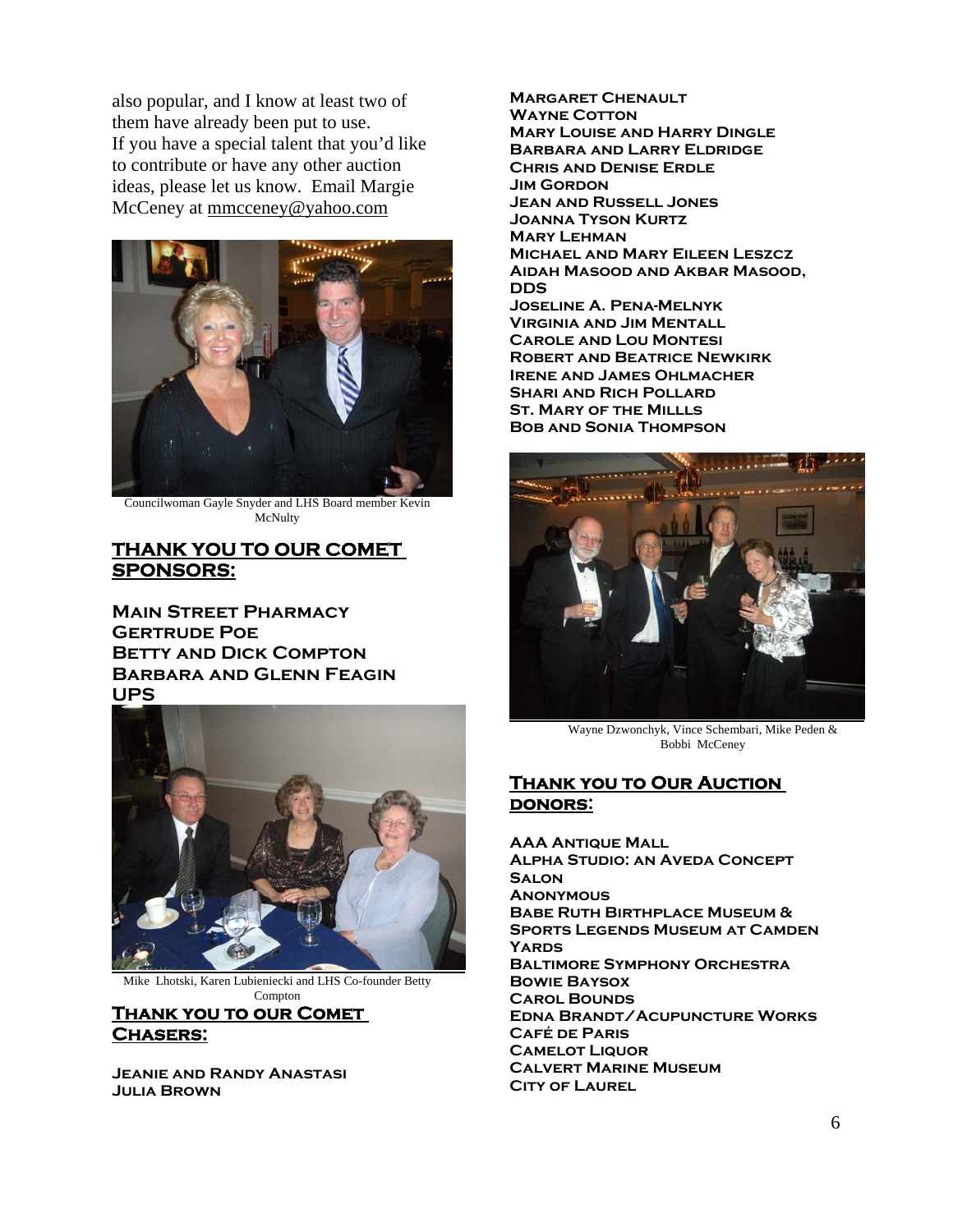**College Park Aviation Museum Eileen Collins Corridor Wine Cheryl Dyer Cruets Cruets Cruets Executive Electrolysis Barbara and Glenn Feagin. Marlene and Jim Frazier Friends of the Laurel Historical SOCIETY Friends of the National Zoo Fulton Station Jewelers Giant Food Harris Teeter Judith Haxton Henderson's Wharf Hillwood Doug Humphrey Cecelia Jordan Sheilah Kast The Levin-Eldridge Family Ladew Topiary Gardens Laurel Tavern Donuts Holly Lilienthal Samantha Lilienthal Loony's Pub Karen Lubieniecki Main Street Pharmacy Mango's Grill Bobbi McCeney Margie McCeney Angie McDonald Kevin McNulty Regina Mima Carole Montesi Olney Theatre Center Gertrude Poe Rainbow Florist and Delectables Ram's Head Tavern Ranazul Al Rascon Red, Hot & Blue Joe and Joan Robison Jim Rosapepe Safeway Angela Sarich Karen Schembari Sidamo Coffee Ken Skrivseth Something Special Coffee Sotterly Plantation Sovereign Service Sports Card Heroes Kefim St. Hilaire Tampico Grill Trader Joe's Ruth Walls The Walters Art Museum Jean Wilson** 

**Betty Wingfield Woodhall Wine Cellars**  And last but never least, a special thank you to Bobbi and Jim McCeney for purchasing a premium table.



Brothers Jim and George McCeney

**P LEASE CONSIDER PATRONIZING OUR B USINESS DONORS!**

#### DID YOU KNOW?

November 2010 is the  $35^{\text{TH}}$  ANNIVERSARY OF the Laurel Historical Society, Inc. and APRIL  $2011$  IS THE  $15^{\text{TH}}$ ANNIVERSARY OF THE Laurel Museum.

#### **BECOME A PART OF LAUREL HISTORY!**

Celebrate The Laurel Museum and become a part of its history. Purchase a brick on the Laurel Museum Brick Walk and become part of the historical fabric of this 1840s building. A Laurel Museum brick is the perfect way to celebrate your children, parents, grandparents or other family members. Businesses can also show their support and ensure that their involvement and support of the Laurel community will be remembered. Purchase on line at www.laurelhistoricalsociety.org or by calling (301)725‐7975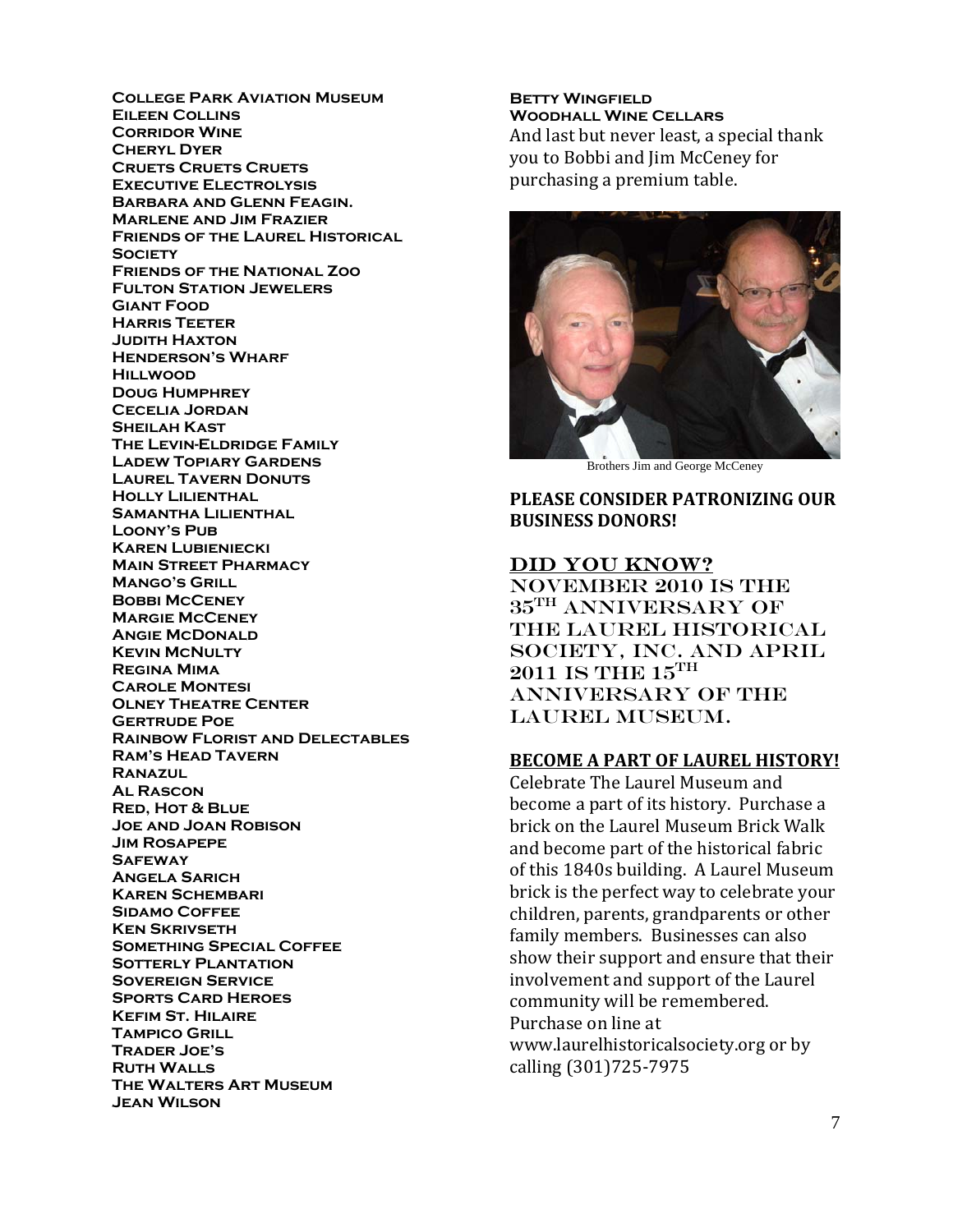#### *IF WALLS COULD TALK: 421 PRINCE GEORGE STREET*

Submitted by Ken Skrivseth



The house at 421 Prince George Street was built in approximately 1903, but was not the first on that lot. Originally one house straddled the two lots that are now 421 and 423. We suspect that the old well on the 423 lot and the former outhouse now on the 421 lot were part of the original house. The outhouse structure has a Mansard roof with a metal peak and unusual German siding. The reveal on the vertical facing has two tapers at the top of the face instead of one, and it doesn't match the original siding on either of the current houses at 421 or 423.

Early on, the property was owned by a Mr. Small, and it can be seen on the 1878 Hopkins Atlas map of Laurel. In the George Nye diaries there is mention that a Mr. Small of Burtonsville was going to rent his house in Laurel to a Dr Phillips, so it is quite possible that Dr Phillips lived in that old house. There is no record found so far

as to the fate of the old house and when it might have been moved, torn down or burned.

The house at 421 was originally similar to the house next door, 423, which was probably built the year before. Our house is just slightly wider and has a slightly different roof pitch. A later addition was a long wraparound side porch which was closed in around 1930 (Ken found a battery dated 1935 in the crawl space underneath). Echoes of the original siding and trim color can be seen in the attic. The ceilings are 9 feet on the main floor and 8 feet on the second floor.

The house was purchased by the Beale family (not related to Maude Beale who lived on Montgomery Street), and they ran the Beale General Store on Main Street for many years. There was a rumor that the lady of the house might have been in love with the carpenter, possibly explaining the many additions and changes to the house over time by Mrs. Beale! Mr. Beale and his brothers, Wellington and William (both of Laurel), died in the 1950's and two of the Beale children rented the home. The Rudkin family later owned the home for several years and Ken Skrivseth bought it from them in 1978.

After purchasing his home Ken began work on his new fixer-upper! First he insulated the attic and added a new roof. Ken worked as his own contractor with a little help from his friends. Ken even designed his own wood scaffolding because his first requirement was not to die! He removed two layers of roof shingles, one asphalt and one layer of wood shingles. This left open 1x6 slats with gaps between (thin machine cut wood shingles have to breathe), so a layer of plywood had to be applied with tar paper over that. Then Ken and friends applied heavy asphalt and copper sheets for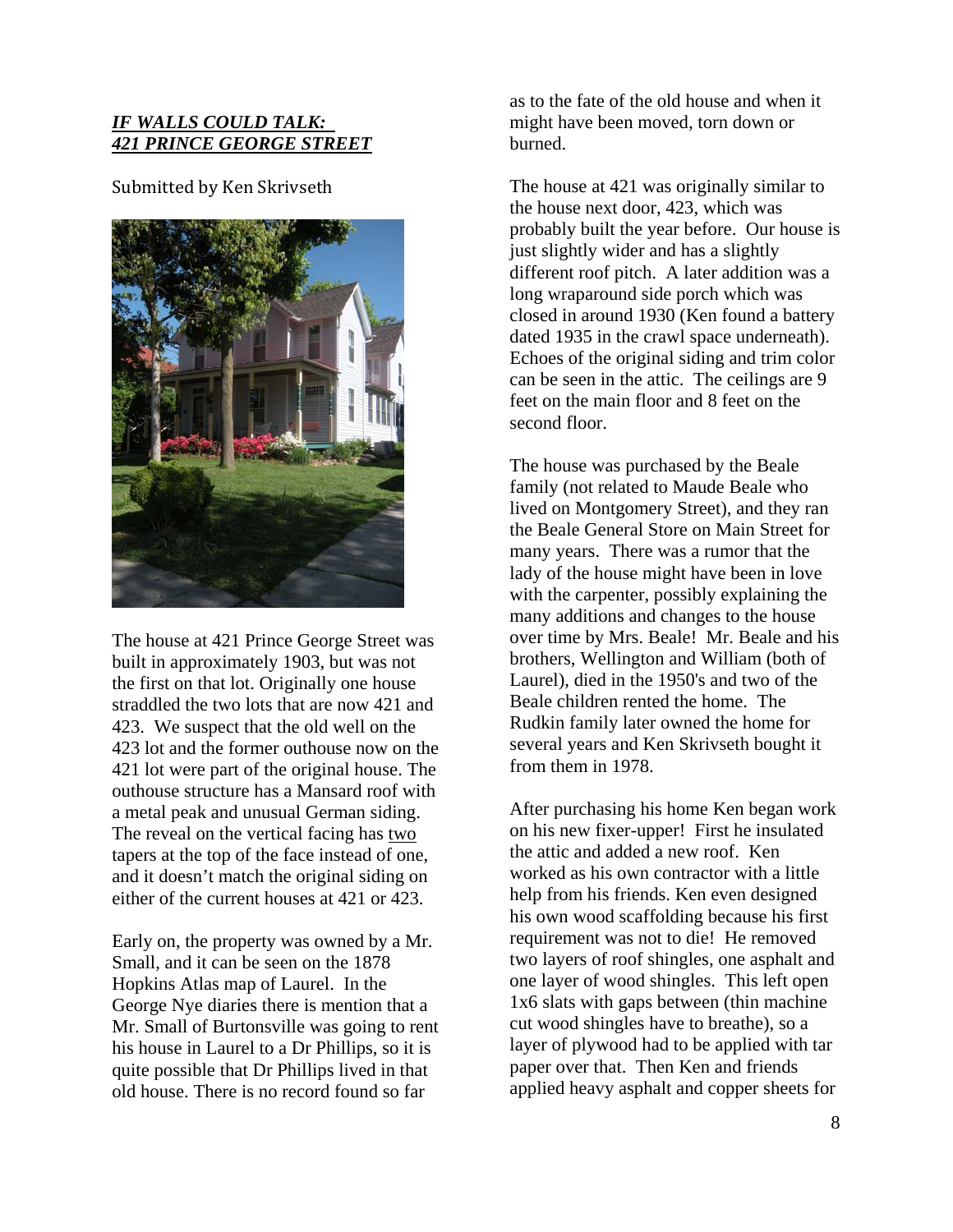the gable valleys, and 3D shingles that required a special laying sequence and laborious cutting.

An upstairs bathroom was remodeled in the early 1980's and the shed-roofed kitchen was removed (dispossessing to the surprise of Ken's brother Larry, a raccoon). Ken, the quintessential bachelor, left his kitchen rebuilding to build a garage in the back yard. He had the old aluminum siding removed to reveal the pink painted original siding!

Ken and Karen Lubieniecki married in 1990, which marked the beginning of, shall we say, an accelerated fix-up effort! The couple moved out while many of the interior walls were stripped to the studs, the kitchen designed and installed, floors redone, central air added, and new drywall installed. A second full bathroom was installed as well as a walk-in closet in the master bedroom. The back stairway was also rerouted. Ken and Karen moved back into the house after many months of renovation in late 1991. During re-siding of the house, the 1960s enclosed front porch was removed and Ken built a new porch with posts similar to the original, this time the full width of the house. In 2003 and 2004 the back three bedrooms were renovated.

The oldest artifact found on the property was an Indian arrowhead, dated by Conrad Bladey between 3500 B.C. and 2500 B.C. There was also what appears to be a hide scraper. Both artifacts are quartz and were uncovered in the clay after Ken dug the footers for the garage and it rained on the dirt pile.

#### *IF WALLS COULD TALK***: THE LAUREL STORY**

Have you renovated your old home or business? Have you found interesting artifacts in those old walls. Do you feel the presence of former inhabitants? Have you learned the history of your home and the families who lived there? Do you want to share what you have discovered? Please email The Laurel Light editor, Jeanie Anastasi manastasi@verizon.net with your j "walls" stories.

#### **SHARE YOUR MEMORIES**

We would love to have your story ideas particularly for the *Did You Know* and *My Memories of Laurel* sections of the newsletter! Please email The Laurel Light editor, Jeanie Anastasi jmanastasi@verizon.net with your comments, suggestions or story ideas.

#### **PLEASE SUPPORT OUR CORPORATE SPONSORS!**





REVERE **B** BANK